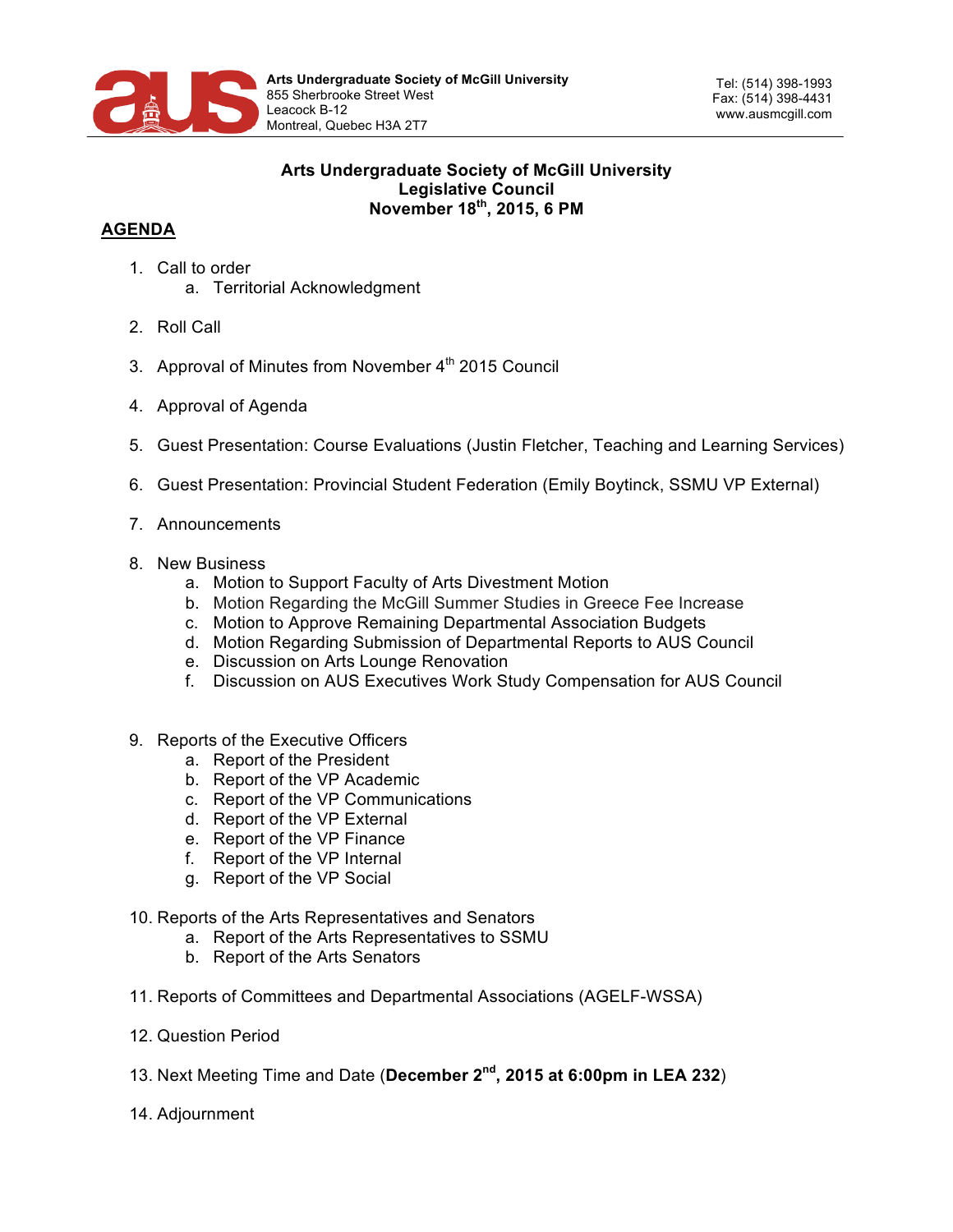

## **Membership of AUS Council**

|                                    | Name   Name                | Present? | Late / leave early? |
|------------------------------------|----------------------------|----------|---------------------|
| <b>AUS President</b>               | Jacob Greenspon            |          |                     |
| <b>AUS VP Communications</b>       | Elaine Patterson           |          |                     |
| <b>AUS VP Internal</b>             | Maria Vedeshkina           |          |                     |
| <b>AUS VP Social</b>               | <b>Christine Koppenaal</b> |          |                     |
| <b>AUS VP Academic</b>             | <b>Gabriel Gilling</b>     |          |                     |
| <b>AUS VP Finance</b>              | Mirza Ali Shakir           |          |                     |
| <b>AUS VP External</b>             | <b>Becky Goldberg</b>      |          |                     |
| Arts Representative to SSMU        | Adam Templer               |          |                     |
| Arts Representative to SSMU        | Lexi Michaud               |          |                     |
| <b>Arts Representative to SSMU</b> | <b>Gabriel Ning</b>        |          |                     |
| <b>Arts Senator</b>                | Erin Sobat                 |          |                     |
| <b>Arts Senator</b>                | Alex Kpeglo-Hennessy       |          |                     |
| <b>FEARC</b>                       | Erik Partridge             |          |                     |
| <b>AUS Environmental Council</b>   |                            |          |                     |
| <b>AUS Equity Committee</b>        |                            |          |                     |
| <b>EPIC</b>                        |                            |          |                     |
| <b>FMC</b>                         |                            |          |                     |
| <b>AGELF</b>                       |                            |          |                     |
| <b>AHCSSA</b>                      |                            |          |                     |
| <b>ASA</b>                         |                            |          |                     |
| <b>ASSA</b>                        |                            |          |                     |
| <b>BASiC</b>                       |                            |          |                     |
| <b>CLASHSA</b>                     |                            |          |                     |
| <b>CSA</b>                         |                            |          |                     |
| <b>CSAUS</b>                       |                            |          |                     |
| <b>CSUS</b>                        |                            |          |                     |
| <b>DESA</b>                        |                            |          |                     |
| <b>EASSA</b>                       |                            |          |                     |
| <b>ESA</b>                         |                            |          |                     |
| <b>GSA</b>                         |                            |          |                     |
| <b>HSA</b>                         |                            |          |                     |
| <b>IDSSA</b>                       |                            |          |                     |
| <b>MESS</b>                        |                            |          |                     |
| <b>MESSA</b>                       |                            |          |                     |
| <b>MIRA</b>                        |                            |          |                     |
| <b>MPSA</b>                        |                            |          |                     |
| <b>MUGS</b>                        |                            |          |                     |
| <b>NASSA</b>                       |                            |          |                     |
| <b>PSA</b>                         |                            |          |                     |
| <b>PSSA</b>                        |                            |          |                     |
| <b>RSUS</b>                        |                            |          |                     |
| <b>RUSS</b>                        |                            |          |                     |
| <b>SLUM</b>                        |                            |          |                     |
| <b>SSA</b>                         |                            |          |                     |
| <b>SUMS</b>                        |                            |          |                     |
| <b>WSSA</b>                        |                            |          |                     |
| <b>Speaker of Council</b>          | Priya Dube                 |          |                     |
| <b>Recording Secretary</b>         | Kaila Bolton               |          |                     |